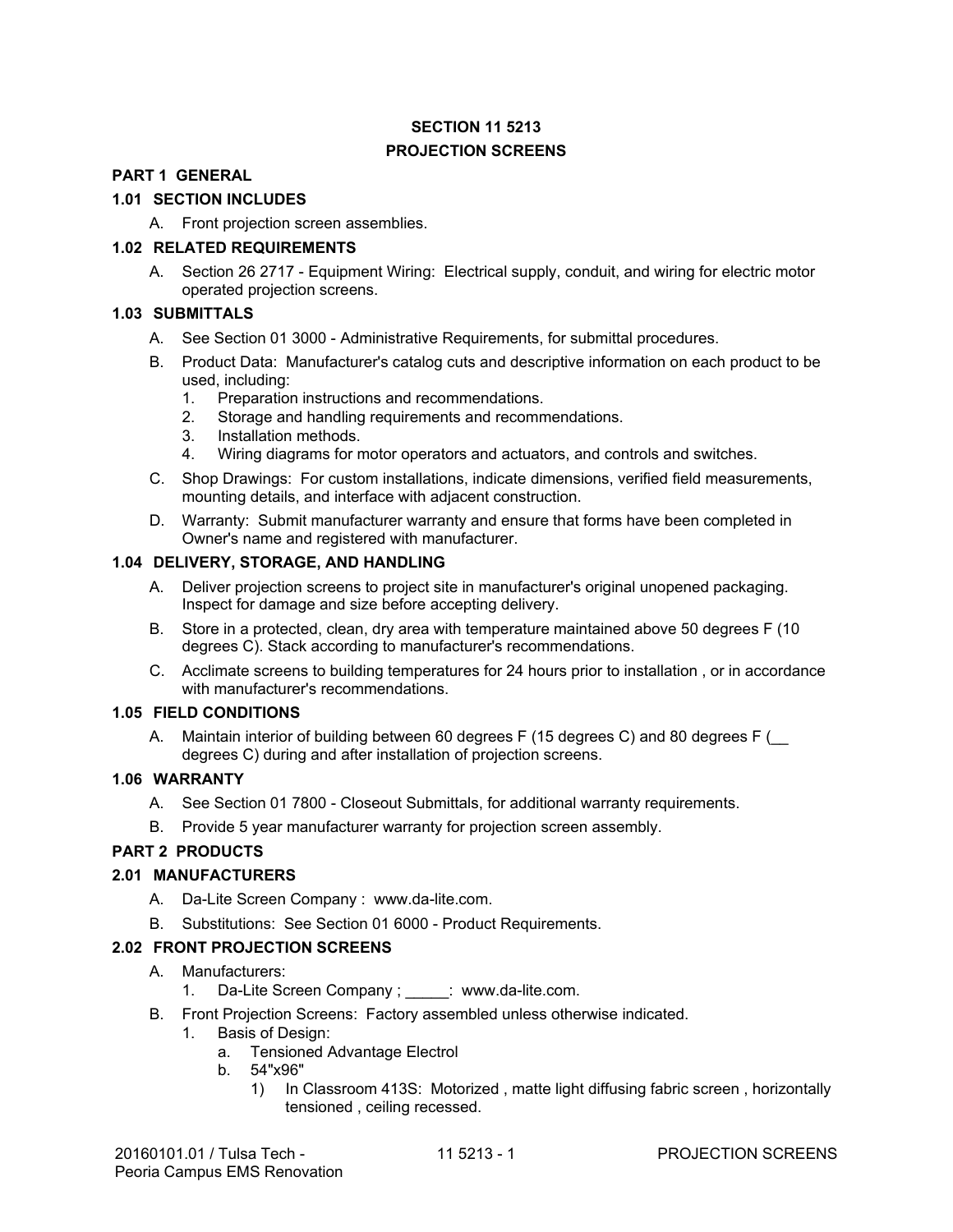- (a) Screen Dimensions: 54 inch high x 96 inch wide  $(\_\_\_\_\_\_\_\_\$ nm high x  $\_\_\_\_\_\$ mm wide). wide).
- C. Matte Light Diffusing Fabric: Light diffusing screen fabric; washable, flame retardant and C. Matte Light Diffusing Fabric: Light diffusing screen fabric; washable, flame retardant and mildew resistant. mildew resistant.
	- 1. Material: Matte white vinyl on fiberglass backing, with nominal gain of 1.0 over viewing 1. Material: Matte white vinyl on fiberglass backing, with nominal gain of 1.0 over viewing angle not less than 70 degrees from axis, horizontally and vertically. angle not less than 70 degrees from axis, horizontally and vertically.
- D. Concealed-in-Ceiling Screen Cases: Steel; integral roller brackets. D. Concealed-in-Ceiling Screen Cases: Steel; integral roller brackets. 1. Door Slat: Self trim; self-closing and -opening.
	- 1. Door Slat: Self trim; self-closing and -opening.
	- 2. Case Finish: Baked enamel. 2. Case Finish: Baked enamel.
	- 3. Case Color: White. 3. Case Color: White.
	- 4. End Caps: Steel; finished to match case. 4. End Caps: Steel; finished to match case.
- E. Electrically-Operated Screens: E. Electrically-Operated Screens:
	- 1. Roller: 2 inch (51 mm) aluminum , with locking device. 1. Roller: 2 inch (51 mm) aluminum , with locking device.
	- 2. Vertical Tensioning: Screen fabric weighted at bottom with steel bar with plastic end caps. 2. Vertical Tensioning: Screen fabric weighted at bottom with steel bar with plastic end caps.
	- 3. Horizontal Tensioning: Tab-guided cable system. 3. Horizontal Tensioning: Tab-guided cable system.
- F. Provide mounting hardware, brackets, supports, fasteners, and other mounting accessories F. Provide mounting hardware, brackets, supports, fasteners, and other mounting accessories required for a complete installation, in accordance with manufacturer's recommendations for<br>specified substrates and mountings. specified substrates and mountings.

#### **2.03 ELECTRICAL COMPONENTS 2.03 ELECTRICAL COMPONENTS**

- A. Electrical Components: Listed and classified by UL as suitable for the purpose specified and A. Electrical Components: Listed and classified by UL as suitable for the purpose specified and indicated. indicated.
- B. Motors: Direct drive, 110 V, 60 Hz.
	- 1. Screen Motor: Mounted inside roller; three wire with ground; quick reverse type, lifetime lubricated, and \_\_\_\_\_\_\_\_; equipped with thermal overload cut-off, internal junction box, electric brake, pre-set accessible limit switches, and \_\_\_\_\_\_\_\_.
		- a. Electrical Characteristics: 1.2 amps.
		- b. Motor mounted on sound absorber.
- C. Controls: Three (3) position control switch with plate.

#### **PART 3 EXECUTION**

#### **3.01 EXAMINATION**

- A. Verify that substrate is finished and ready to accept screen installation.
- B. If substrate preparation is the responsibility of another installer, notify Architect of unsatisfactory preparation before proceeding.
- C. Verify that openings for recessed screens are correctly sized.
- D. Verify type and location of electrical connections.
- E. Do not install projection screens until climate control systems are in place and interior painting and other finishes are completed.

#### **3.02 INSTALLATION**

- A. Install in accordance with manufacturer's instructions, using manufacturer's recommended hardware for relevant substrates.
- B. Do not field cut screens.
- C. Install screens in mountings as specified and as indicated on drawings.
- D. Install plumb and level.
- E. Install electrically operated screens ready for connection to power and control systems by others.
- F. Adjust projection screens and related hardware in accordance with manufacturer's instructions for proper placement and operation.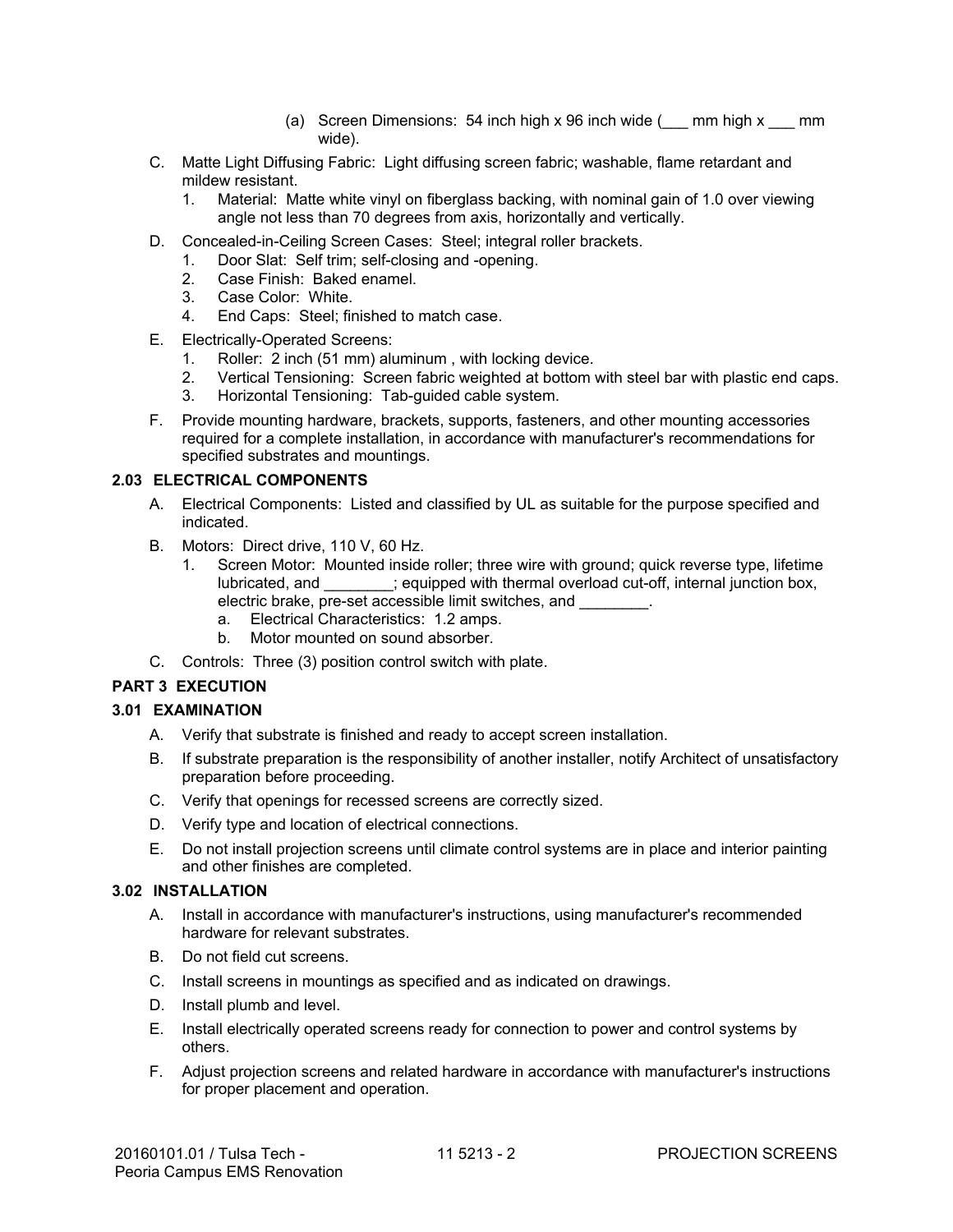G. Test electrical screens for proper working condition. Adjust as needed.

## **3.03 PROTECTION**

- A. Protect installed products until completion of project.
- B. Touch up, repair, or replace damaged products before Substantial Completion.

# **END OF SECTION 11 5213**